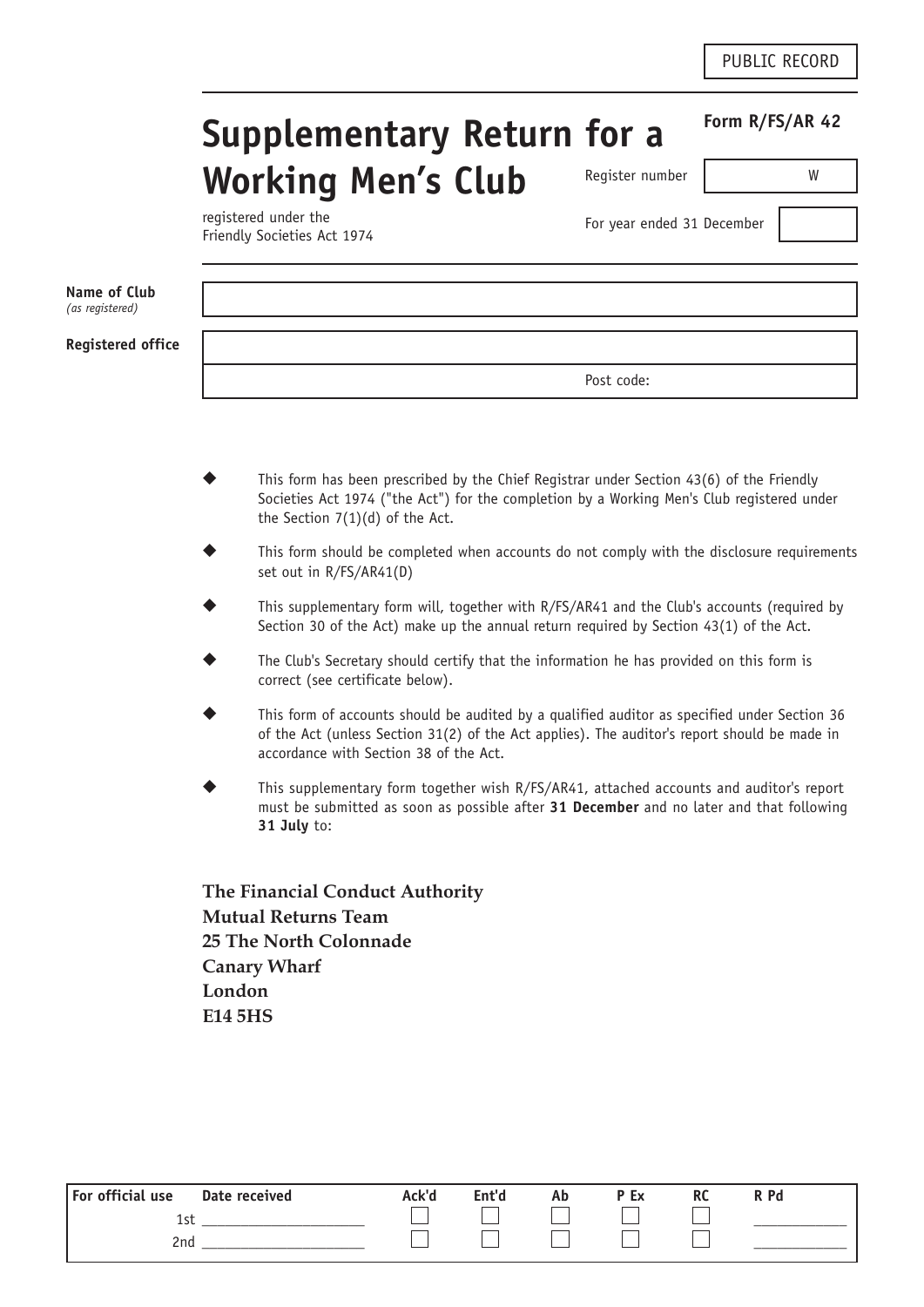### **Notes to the accounts**

The following notes A-C are an integral part of the Balance Sheet and Revenue Account(s) set out in Tables 1-8.

## **A Accounting Policies £**

Statement of Standard Accounting Practice (SSAP)2 sets out the requirements that accounting policies for dealing with items in the accounts which are judged material or critical in determining the surplus or deficit for the year, and in showing the state of affairs of the Club at the end of the year should be disclosed. The principal accounting policies adopted by the Club are as follows:

## **B Capital Commitments £**

- 1 The aggregate amount (*or estimated amount*) of contracts for capital expenditure so far not provided for amounted to:
- 2 The aggregate amount (*or estimated amount*) of capital expenditure authorised by the Committee of management which has not been contracted for amounted to:

### **C Contingent Liabilities £**

- 1 The contingent liabilities of the Club not provided for at the financial year end amounted to (*or estimated amount to*):
- 2 The legal nature of the liabilities was:

The security provided in connection with the contingent liability was: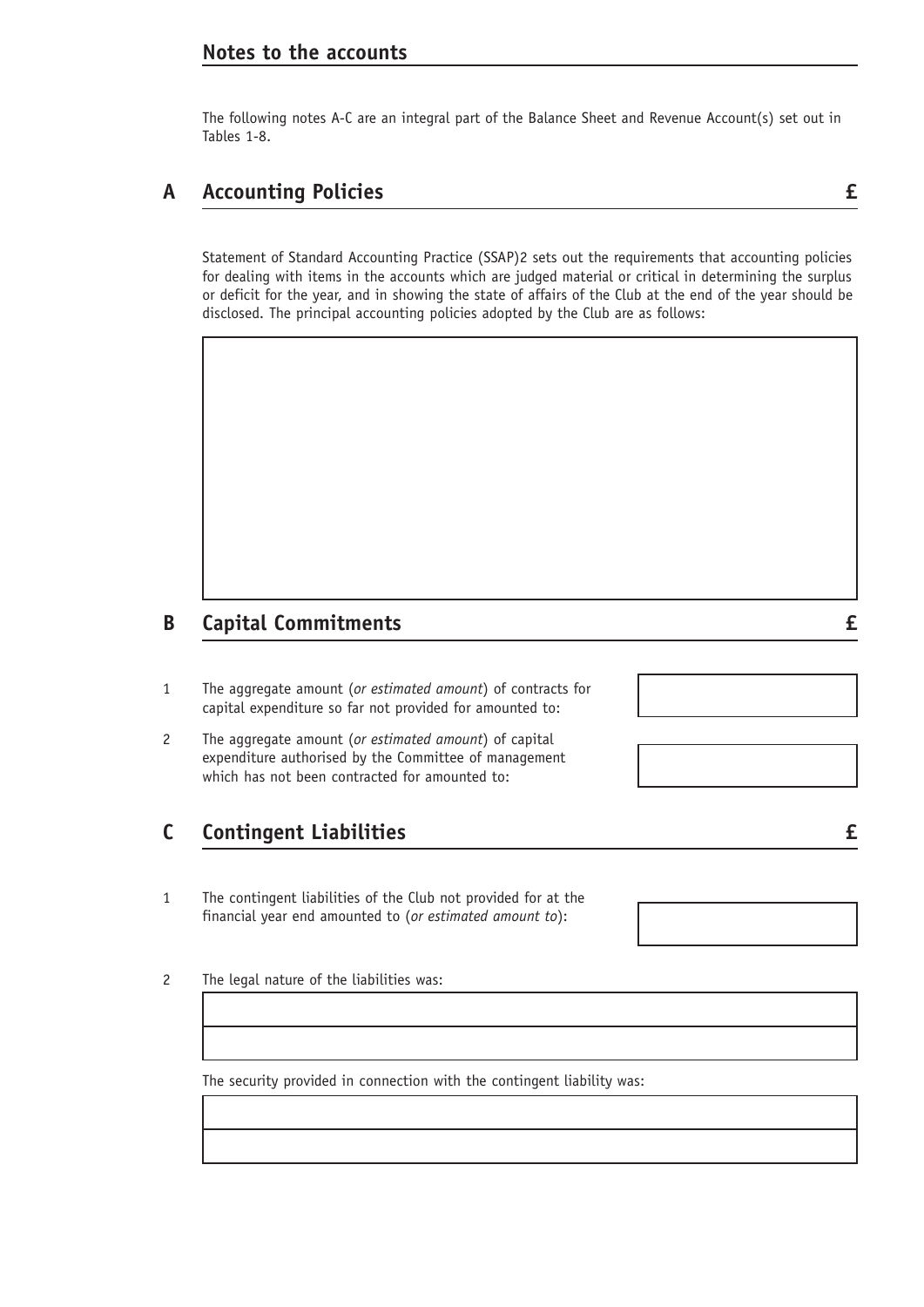*Source Table Nos. and Note refs.*

### **Fixed Assets**

- 2 Tangible assets  $\boxed{1}$
- 3 Investments 2

Sub total  $|1| + |2|$  3

*Note (i) State the method of arriving at the value of the fixed assets e.g. "Cost and valuation" or "cost"*

*\_\_\_\_\_\_\_\_\_\_\_\_\_\_\_\_\_\_\_\_\_\_\_\_\_\_\_\_\_\_\_\_\_\_\_\_\_\_\_*

*As at the end of the year*

*As at the end of the previous year*

#### **Current assets**

4 Stocks 4 Stocks 4 Stocks 4 Stocks 4 Stocks 4 Stocks 4 Stocks 4 Stocks 4 Stocks 4 Stocks 4 Stocks 4 Stocks 4 Stocks 4 Stocks 4 Stocks 4 Stocks 4 Stocks 4 Stocks 4 Stocks 4 Stocks 4 Stocks 4 Stocks 4 Stocks 4 Stocks 4 Stoc

Debtors 5

Cash at Bank or in hand  $\sqrt{6}$ 

Sub-total  $\boxed{4} + \boxed{5} + \boxed{6}$ 

5 LESS Creditors *(amounts falling due after more than one year)*

Net current Assets  $\boxed{7}$  -  $\boxed{8}$ 

#### **Total Assets less current liabilities**  $\boxed{3}$  +  $\boxed{9}$

- 5 Creditors *(amounts falling due after more than one year)*
- 6 Provisions for liabilities and charges  $\sqrt{12}$

TOTAL  $\boxed{10} + \boxed{11} + \boxed{12}$  13

### **Represented by:**

 $5$  Loans  $\sqrt{14}$ 

7 Revaluation Reserve 15 and 15 and 15 and 15 and 15 and 15 and 15 and 15 and 15 and 15 and 15 and 15 and 15 and 15 and 15 and 15 and 15 and 15 and 15 and 15 and 15 and 15 and 15 and 15 and 15 and 15 and 15 and 15 and 15 a

7 Other reserves 16

TOTAL  $\boxed{14} + \boxed{15} + \boxed{16}$   $\boxed{17}$ 

| $\boxed{4}$     |  |
|-----------------|--|
| $\boxed{5}$     |  |
| $6\overline{6}$ |  |
| $\boxed{7}$     |  |
| $\boxed{8}$     |  |
| $\boxed{9}$     |  |
| 10              |  |
| 11              |  |
| 12              |  |
|                 |  |

| $\overline{14}$ |  |
|-----------------|--|
| $\overline{15}$ |  |
| $\overline{16}$ |  |
| ا 1             |  |

| and the company of the |  |
|------------------------|--|
|                        |  |
|                        |  |
|                        |  |
|                        |  |
|                        |  |
|                        |  |

 $\overline{\phantom{a}}$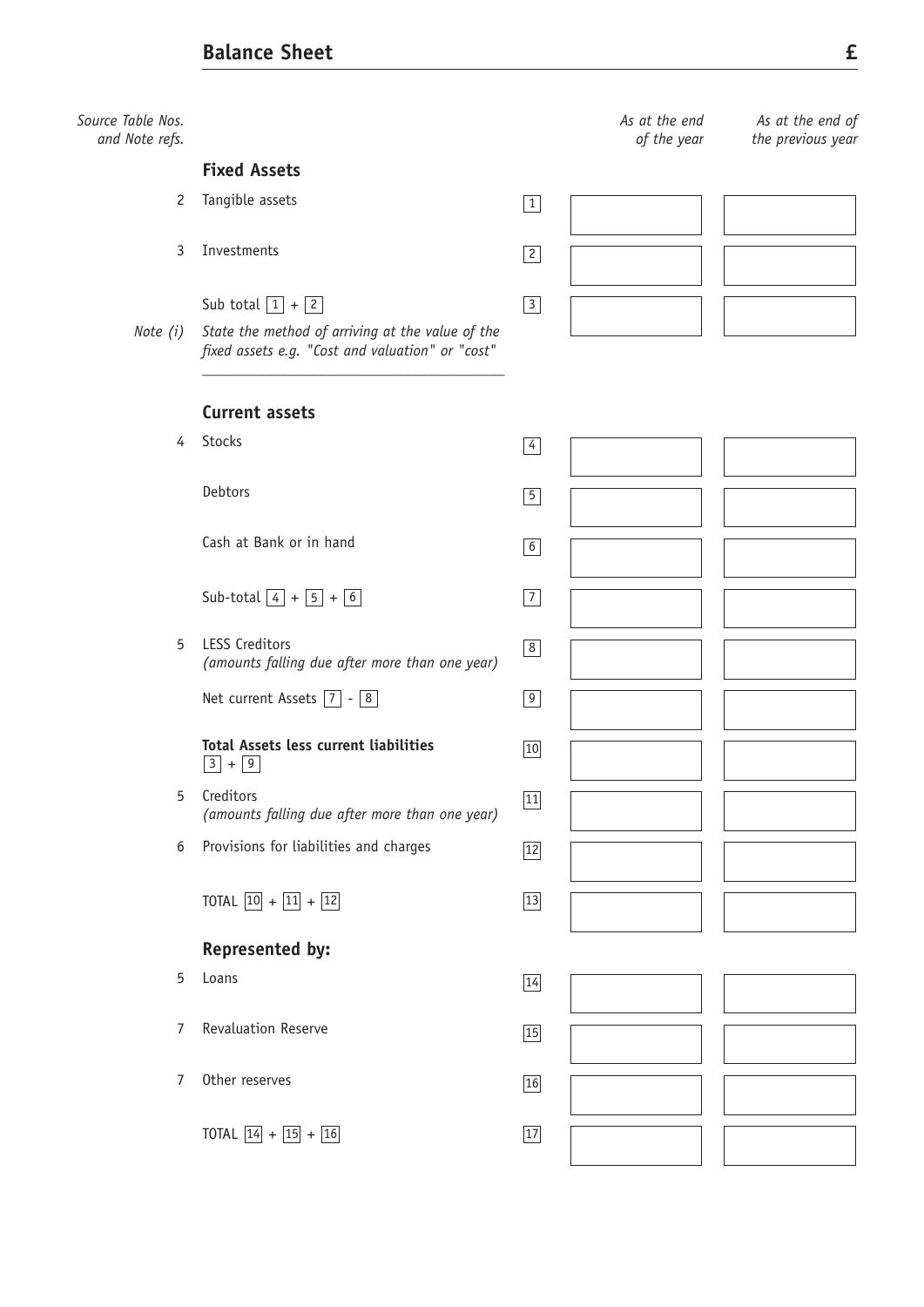# **Balance Sheet: Analysis of tangible assets**

| Note ref: |                                                 |             | Note (i)<br>Land and<br>buildings | Plant<br>machinery<br>Motor<br>vehicles<br>fixtures and | $Other -$<br>including<br>assets in<br>course of<br>construction |              |
|-----------|-------------------------------------------------|-------------|-----------------------------------|---------------------------------------------------------|------------------------------------------------------------------|--------------|
| Note (ii) | Cost and valuation                              |             |                                   | fittings                                                | (specify)                                                        | <b>TOTAL</b> |
|           | Amount at beginning of year                     | $\boxed{1}$ |                                   |                                                         |                                                                  |              |
|           | Additions                                       | $\boxed{2}$ |                                   |                                                         |                                                                  |              |
|           | Revaluations and transfers                      | $\boxed{3}$ |                                   |                                                         |                                                                  |              |
|           | Disposals                                       | $\boxed{4}$ |                                   |                                                         |                                                                  |              |
|           | Amount at end of year<br>$1 + 2 + 3 - 4$        | $\boxed{5}$ |                                   |                                                         |                                                                  |              |
| Note (ii) | <b>Depreciation</b>                             |             |                                   |                                                         |                                                                  |              |
|           | Amount at beginning of year                     | $6\vert$    |                                   |                                                         |                                                                  |              |
|           | Depreciation charge for year                    | $\boxed{7}$ |                                   |                                                         |                                                                  |              |
|           | Revaluation and transfers                       | $\boxed{8}$ |                                   |                                                         |                                                                  |              |
|           | Disposals                                       | $\boxed{9}$ |                                   |                                                         |                                                                  |              |
|           | Amount at end of year<br>$6 + 7 + 8 - 9$        | 10          |                                   |                                                         |                                                                  |              |
|           | Net amount at end of year<br>$ \boxed{10}$<br>5 | 11          |                                   |                                                         |                                                                  |              |

### *Notes*

- *Note (i)* Distinguish between freeholds, long leaseholds and short leaseholds. *(Short leaseholds are defined as those with less than 50 years to run)*
- *Note (ii)* In respect of land an buildings and any other fixed assets revalued give comparable amounts under the historic cost convention of the difference between revaluation and cost ("comparable amounts" covers aggregate cost and aggregate depreciation).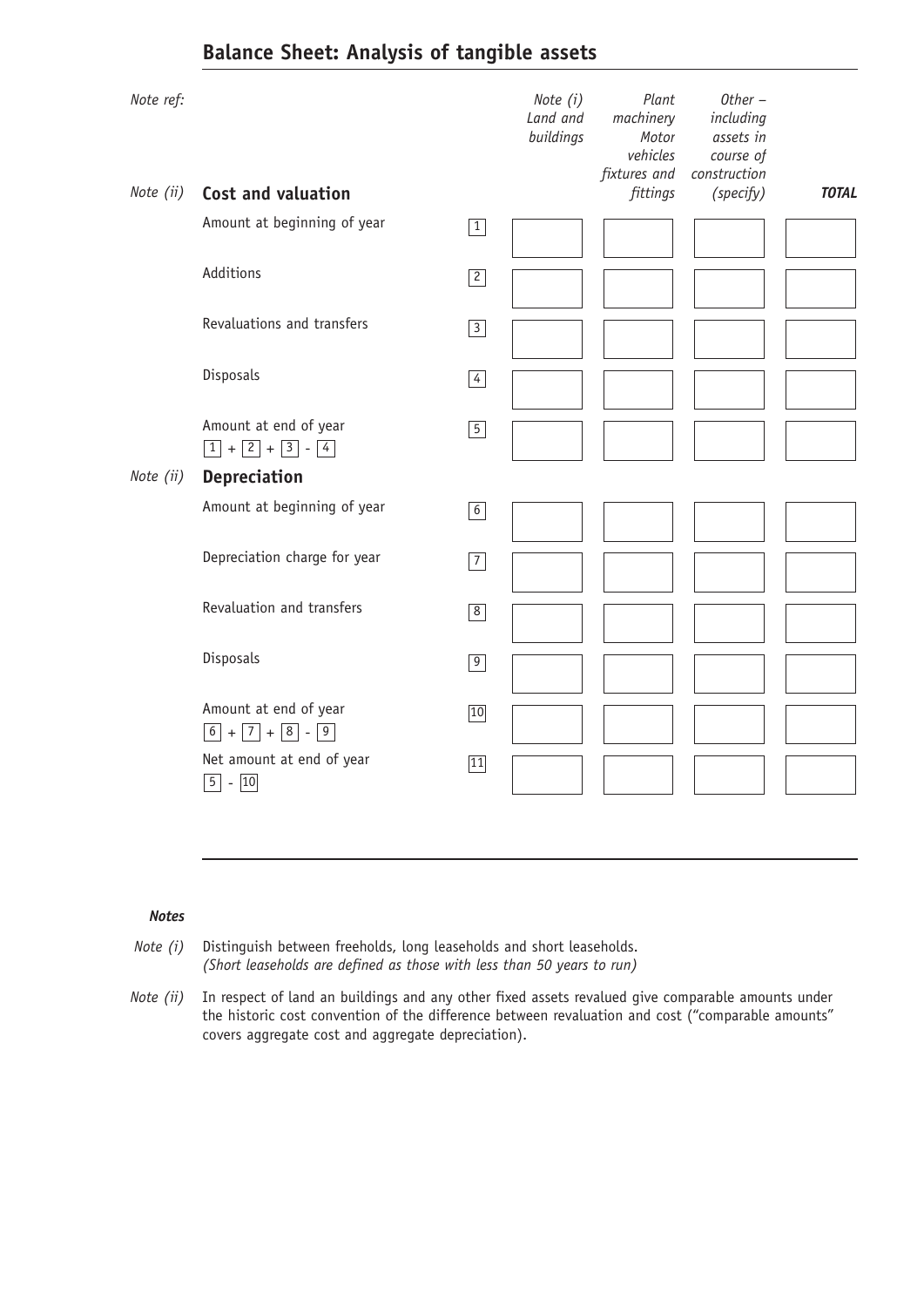| Note ref. |                                    |                | As at the end<br>of the year | As at the end of<br>the previous year |
|-----------|------------------------------------|----------------|------------------------------|---------------------------------------|
|           | <b>Investments</b>                 |                |                              |                                       |
|           | Listed investments                 | $\mathbf{1}$   |                              |                                       |
|           | Market value of listed investments | $\mathbf{2}$   |                              |                                       |
|           | Unlisted investments               | $\overline{3}$ |                              |                                       |
|           | Total investments<br>$+$ 3<br>1    | $\overline{4}$ |                              |                                       |

## **Balance Sheet: Analysis of stocks £**

| Note ref. |                                     |              | As at the end<br>of the year | As at the end of<br>the previous year |
|-----------|-------------------------------------|--------------|------------------------------|---------------------------------------|
|           | <b>Stocks</b>                       |              |                              |                                       |
| Note (i)  | Refreshment and other bar stock     | $\mathbf{1}$ |                              |                                       |
| Note (i)  | Other stocks                        | $\mathbf{2}$ |                              |                                       |
| Note (ii) | Total stocks<br>$+$  2 <br>$1\vert$ | $\mathbf{3}$ |                              |                                       |

### *Notes*

- *Note (i)* Such other classifications as may be appropriate to the activities of the Club may be substituted.
- *Note (ii)* Statement of Standard Accounting Practice (SSAP) 9 should be followed in relation to stock held by the Club.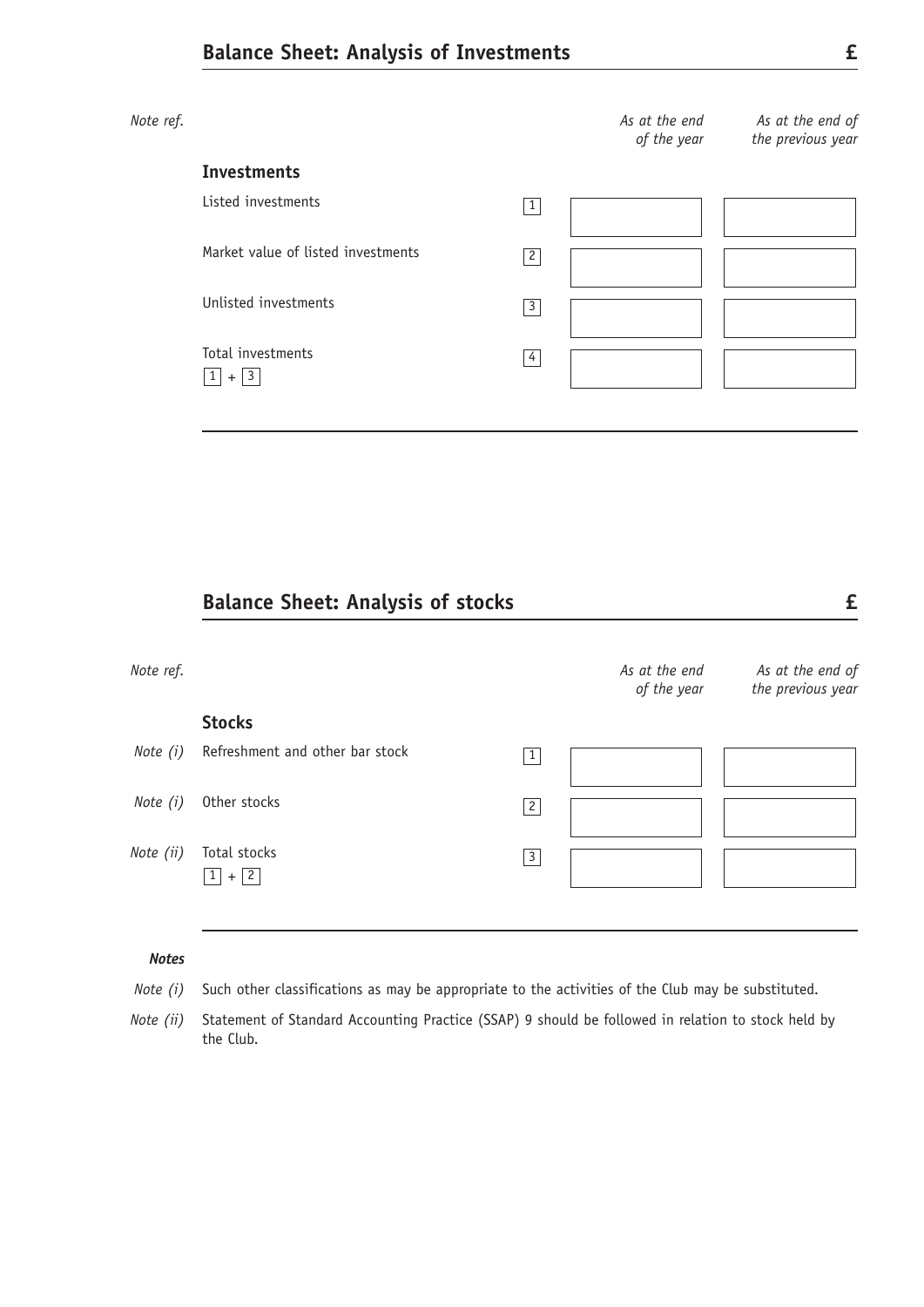# **Balance Sheet: Analysis of Creditors and Loans £**



#### *Notes*

*Note (i)* For each item included under creditors show the aggregate amount of secured liabilities and give an indication of the security.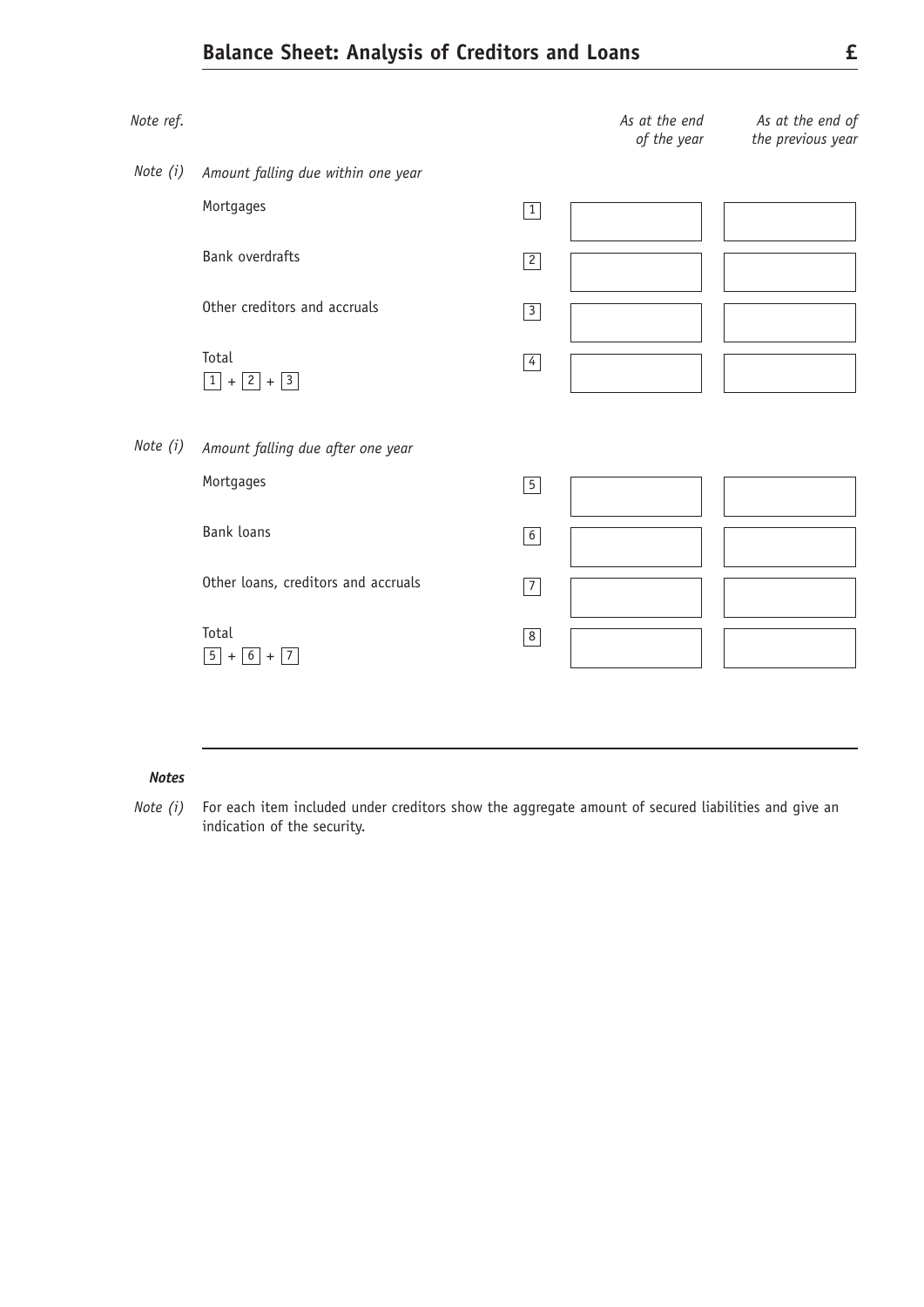| Note refs.            |                                                                                                                                                                                                                                                                                                                                                                                                                |                 | As at the end<br>of the year | As at the end of<br>the previous year |
|-----------------------|----------------------------------------------------------------------------------------------------------------------------------------------------------------------------------------------------------------------------------------------------------------------------------------------------------------------------------------------------------------------------------------------------------------|-----------------|------------------------------|---------------------------------------|
| Note (i)              | Provisions for liabilities and charges                                                                                                                                                                                                                                                                                                                                                                         |                 |                              |                                       |
|                       | Pensions ans similar obligations                                                                                                                                                                                                                                                                                                                                                                               | $\vert 1 \vert$ |                              |                                       |
|                       | Taxation, including deferred taxation                                                                                                                                                                                                                                                                                                                                                                          | 2               |                              |                                       |
| Note (i)<br>Note (ii) | Other provisions (specify in table below)<br>Same as $\boxed{8}$ below.                                                                                                                                                                                                                                                                                                                                        | $\boxed{3}$     |                              |                                       |
|                       | Total<br>$\boxed{1} + \boxed{2} + \boxed{3}$                                                                                                                                                                                                                                                                                                                                                                   | $\vert 4 \vert$ |                              |                                       |
|                       |                                                                                                                                                                                                                                                                                                                                                                                                                |                 |                              |                                       |
| <b>Notes</b>          |                                                                                                                                                                                                                                                                                                                                                                                                                |                 |                              |                                       |
| Note (i)              | Where any amount is transferred to or from any provision for liabilities and charges otherwise for the<br>purpose for which the provisions were established, and the provisions are shown as separate items<br>show (on a schedule attached to this page):<br>(a) any amounts transferred to or from provisions during the year; and<br>(b) the source and application respectively of any amount transferred. |                 |                              |                                       |
| Note (ii)             | Show below the amounts of any separately specified provisions:                                                                                                                                                                                                                                                                                                                                                 |                 |                              |                                       |
| Note ref.             |                                                                                                                                                                                                                                                                                                                                                                                                                |                 | As at the end<br>of the year | As at the end of<br>the previous year |
| Note (i)<br>Note (11) | Other provisions (to be specified)                                                                                                                                                                                                                                                                                                                                                                             |                 |                              |                                       |
|                       |                                                                                                                                                                                                                                                                                                                                                                                                                | $\boxed{5}$     |                              |                                       |
|                       |                                                                                                                                                                                                                                                                                                                                                                                                                | 6               |                              |                                       |
|                       |                                                                                                                                                                                                                                                                                                                                                                                                                | $\boxed{7}$     |                              |                                       |
|                       | Total<br>$\boxed{5}$ + $\boxed{6}$ + $\boxed{7}$ same as $\boxed{3}$ above                                                                                                                                                                                                                                                                                                                                     | $\sqrt{8}$      |                              |                                       |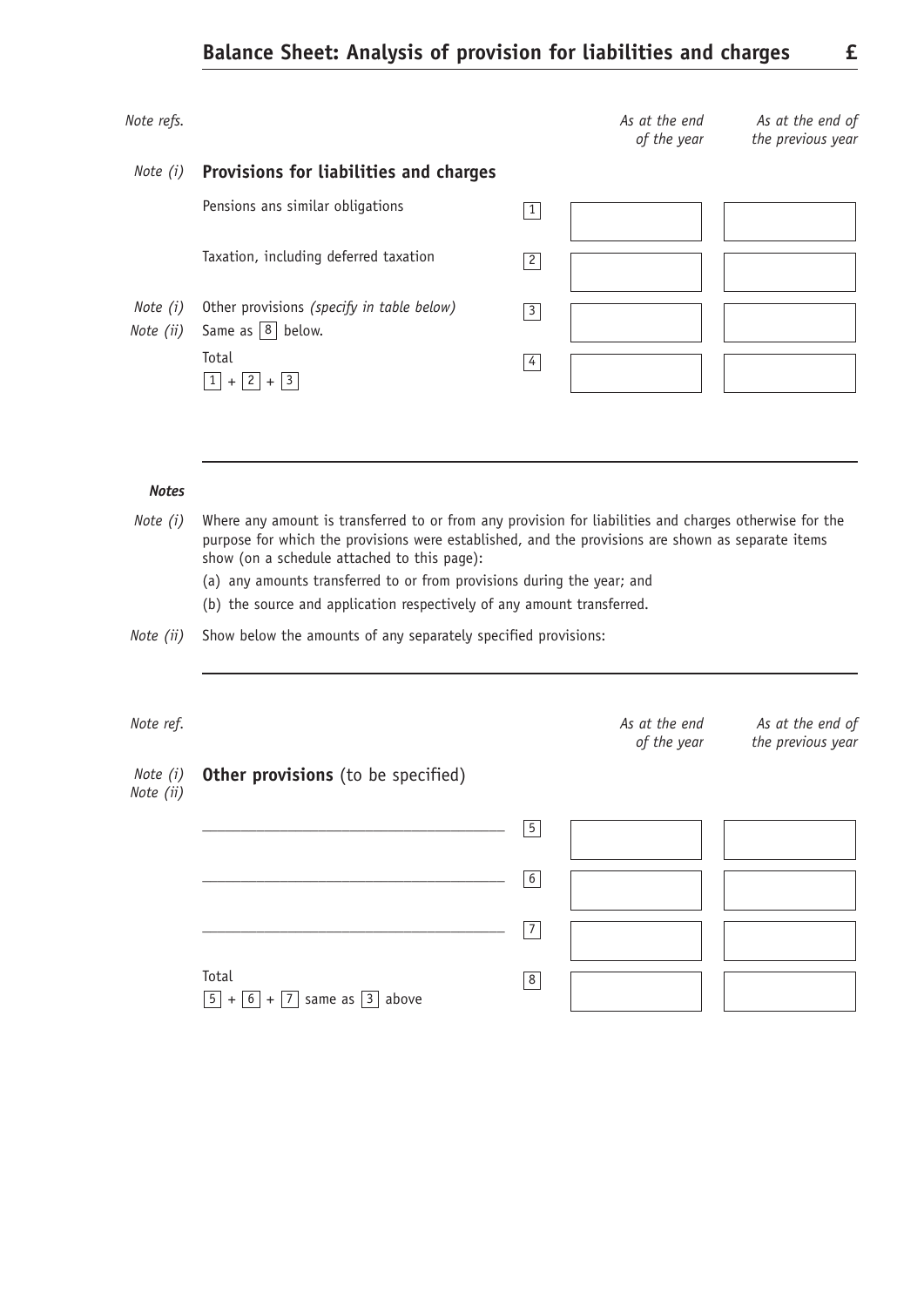*Note ref. As at the end*  **Reserves**

| Note (i)<br>Note (ii) | Revaluation reserve                                                   | 1              |  |
|-----------------------|-----------------------------------------------------------------------|----------------|--|
|                       | Other reserves<br>Retained surplus (deficit)                          | $\overline{c}$ |  |
| Note (i)<br>Note (ii) | Other reserves (specify in table below)<br>Same as $\boxed{8}$ below. | 3              |  |
|                       | Total<br>$+3$<br>$\mathbf{2}$                                         | 4              |  |

#### *Notes*

- *Note (i)* In respect of land and buildings or any other fixed assets of a Club which have been revalued, the amount of any surplus or deficit shall be separately disclosed under the heading Revaluation Reserve.
- *Note (ii)* Where any amount is transferred to or from any general or other reserve otherwise than for the purpose for which the reserve was established, and the reserves are shown as separate items, show (on a schedule attached to this page):
	- (a) any amounts transferred to or from reserves during the year; and
	- (b) the source and application respectively of the amounts transferred.
- *Note (iii)* Show below the amounts of any separately specified reserves:

| Note ref.               |                                                                            |                | As at the end<br>of the year | As at the end of<br>the previous year |
|-------------------------|----------------------------------------------------------------------------|----------------|------------------------------|---------------------------------------|
| Note (ii)<br>Note (iii) | <b>Other reserves</b> (to be specified)                                    |                |                              |                                       |
|                         |                                                                            | $\overline{5}$ |                              |                                       |
|                         |                                                                            | $6\,$          |                              |                                       |
|                         |                                                                            | $\overline{7}$ |                              |                                       |
|                         | Total<br>$\boxed{5}$ + $\boxed{6}$ + $\boxed{7}$ same as $\boxed{3}$ above | $\overline{8}$ |                              |                                       |

*As at the end of the previous year*

*of the year*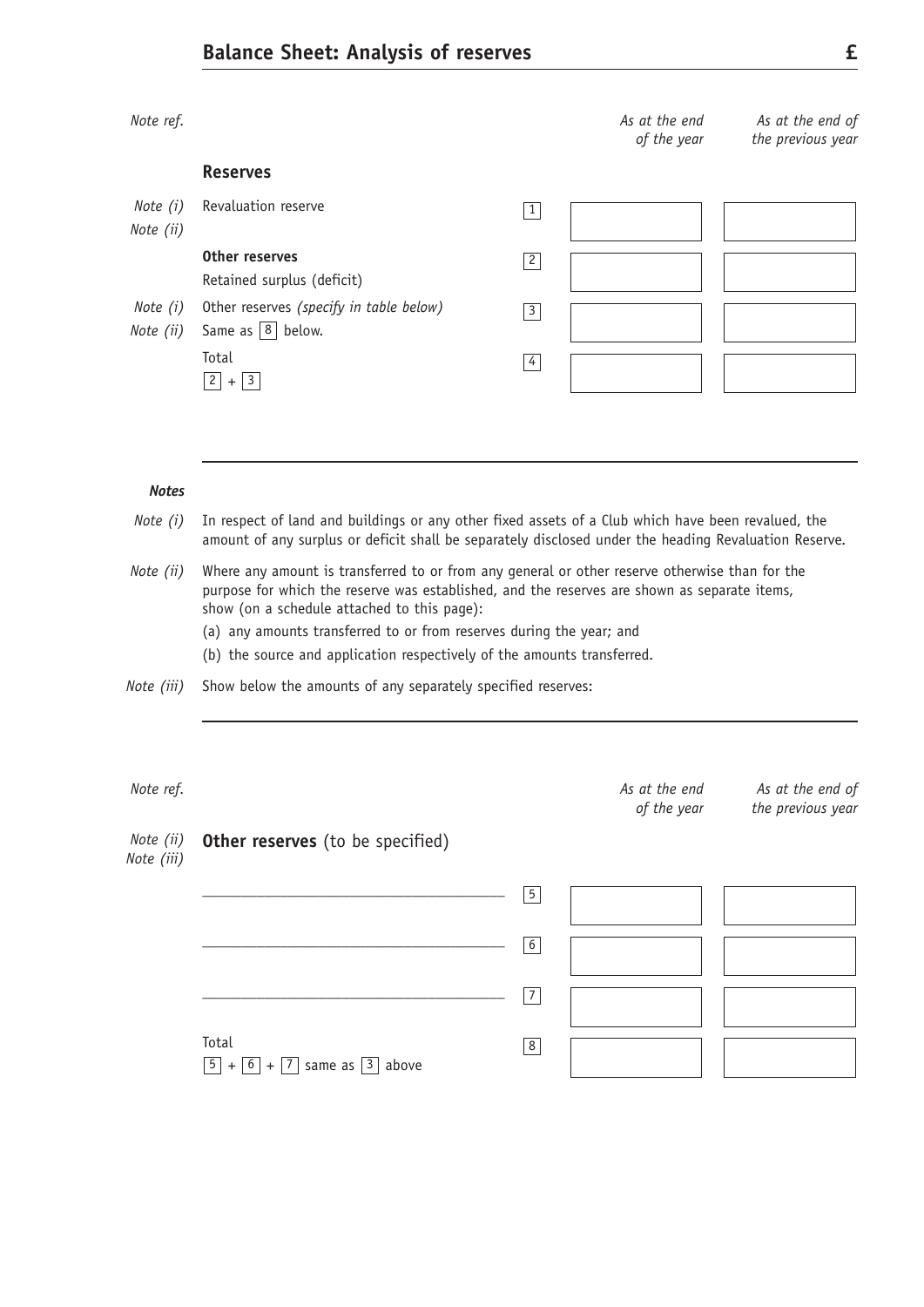### Source *and Note refs.*

| Table Nos.<br>Note refs. |                                                                                                                            |                 | As at the end<br>of the year | As at the end of<br>the previous year |
|--------------------------|----------------------------------------------------------------------------------------------------------------------------|-----------------|------------------------------|---------------------------------------|
|                          | Revenue                                                                                                                    |                 |                              |                                       |
| Note (i)                 | Turnover                                                                                                                   | $\boxed{1}$     |                              |                                       |
|                          | Cost of sales                                                                                                              | $\boxed{2}$     |                              |                                       |
|                          | Operating and administration costs                                                                                         | $\overline{3}$  |                              |                                       |
|                          | Other income                                                                                                               | $\overline{4}$  |                              |                                       |
|                          | Other charges                                                                                                              | $\boxed{5}$     |                              |                                       |
| Note (ii)                | Surplus/or (deficit) on ordinary activities<br>before taxation $\boxed{1} - \boxed{2} - \boxed{3} + \boxed{4} - \boxed{5}$ | $6\overline{6}$ |                              |                                       |
| Note (iii)               | Taxation                                                                                                                   | $\overline{7}$  |                              |                                       |
|                          | Surplus/or (deficit) on ordinary activities<br>after taxation $\boxed{6}$ - $\boxed{7}$                                    | $\boxed{8}$     |                              |                                       |
| Note (iv)                | Extraordinary items                                                                                                        | $\boxed{9}$     |                              |                                       |
|                          | Surplus/or (deficit) for the financial year<br>$\boxed{8}$ - $\boxed{9}$                                                   | $10$            |                              |                                       |
|                          | Transfer to/(or from) reserves                                                                                             | 11              |                              |                                       |
|                          | Retained surplus/or (deficit) brought forward                                                                              | $\overline{12}$ |                              |                                       |
|                          | Retained surplus/or (deficit) carried forward<br>$\boxed{10}$ - $\boxed{11}$ + $\boxed{12}$                                | $\overline{13}$ |                              |                                       |

#### *Notes*

- *Note (i)* Detail on schedule attached to this page the method by which turnover stated is arrived at.
- 
- *Note (ii)* Detail on a schedule attached to this page the amount of:
	- (a) Remuneration (including fees and expenses) paid to members of the Committee of Management
	- (b) Staff (including officers) salaries and wages
	- (c) Auditor's remuneration
	- (d) Depreciation
	- (e) Interest payable or similar charges showing separately how much consists of:
		- 1 interest on bank loans, overdrafts, mortgages or other loans wholly repayable within five years:
	- *and* 2 interest on each class of members' loans and deposits;
	- *and* 3 interest on other loans and mortgages
- *Note (iii)* Detail on a schedule attached to this page the basis on which the charge for Corporation Tax and Income Tax is computed.
- *Note (iv)* State separately and describe any extraordinary income, charges, the net of these two items and the tax on the net amount on a schedule attached to this page.